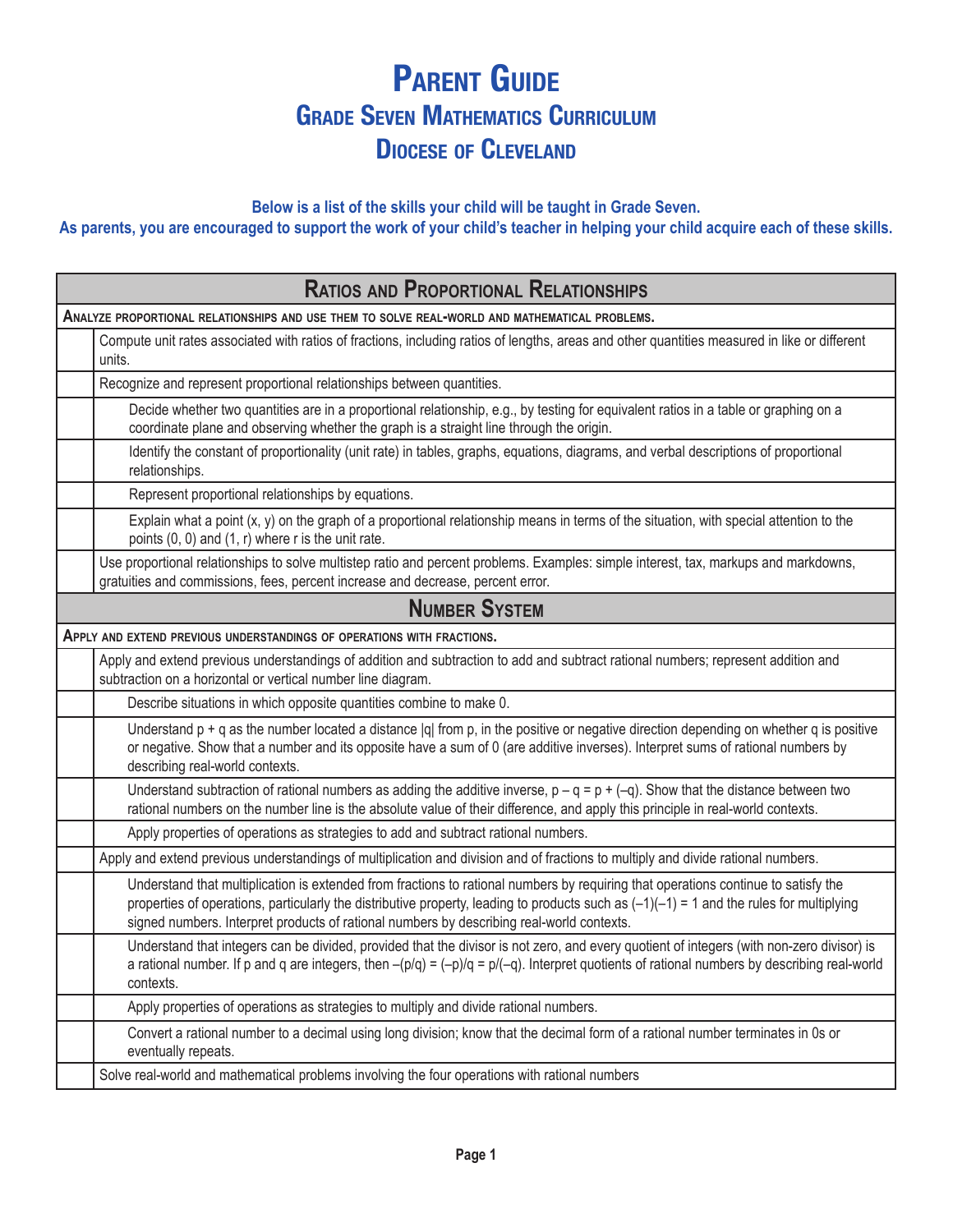| <b>EXPRESSIONS AND EQUATIONS</b>                                                                     |                                                                                                                                                                                                                                                                                                                                                                                                        |  |
|------------------------------------------------------------------------------------------------------|--------------------------------------------------------------------------------------------------------------------------------------------------------------------------------------------------------------------------------------------------------------------------------------------------------------------------------------------------------------------------------------------------------|--|
| USE PROPERTIES OF OPERATIONS TO GENERATE EQUIVALENT EXPRESSIONS.                                     |                                                                                                                                                                                                                                                                                                                                                                                                        |  |
|                                                                                                      | Apply properties of operations as strategies to add, subtract, factor, and expand linear expressions with rational coefficients.                                                                                                                                                                                                                                                                       |  |
|                                                                                                      | Understand that rewriting an expression in different forms in a problem context can shed light on the problem and how the quantities in it<br>are related.                                                                                                                                                                                                                                             |  |
| SOLVE REAL-LIFE AND MATHEMATICAL PROBLEMS USING NUMERICAL AND ALGEBRAIC EXPRESSIONS AND EQUATIONS.   |                                                                                                                                                                                                                                                                                                                                                                                                        |  |
|                                                                                                      | Solve multi-step real-life and mathematical problems posed with positive and negative rational numbers in any form (whole numbers, fractions,<br>and decimals), using tools strategically. Apply properties of operations to calculate with numbers in any form; convert between forms as<br>appropriate; and assess the reasonableness of answers using mental computation and estimation strategies. |  |
|                                                                                                      | Use variables to represent quantities in a real-world or mathematical problem, and construct simple equations and inequalities to solve<br>problems by reasoning about the quantities.                                                                                                                                                                                                                 |  |
|                                                                                                      | Solve word problems leading to equations of the form $px + q = r$ and $p(x + q) = r$ , where p, q, and r are specific rational numbers. Solve<br>equations of these forms fluently. Compare an algebraic solution to an arithmetic solution, identifying the sequence of the operations<br>used in each approach.                                                                                      |  |
|                                                                                                      | Solve word problems leading to inequalities of the form $px + q > r$ or $px + q < r$ , where p, q, and r are specific rational numbers. Graph<br>the solution set of the inequality and interpret it in the context of the problem.                                                                                                                                                                    |  |
| GEOMETRY                                                                                             |                                                                                                                                                                                                                                                                                                                                                                                                        |  |
| DRAW CONSTRUCT, AND DESCRIBE GEOMETRICAL FIGURES AND DESCRIBE THE RELATIONSHIPS BETWEEN THEM.        |                                                                                                                                                                                                                                                                                                                                                                                                        |  |
|                                                                                                      | Solve problems involving scale drawings of geometric figures, including computing actual lengths and areas from a scale drawing and<br>reproducing a scale drawing at a different scale.                                                                                                                                                                                                               |  |
|                                                                                                      | Draw (freehand, with ruler and protractor, and with technology) geometric shapes with given conditions. Focus on constructing triangles<br>from three measures of angles or sides, noticing when the conditions determine a unique triangle, more than one triangle, or no triangle.                                                                                                                   |  |
|                                                                                                      | Describe the two-dimensional figures that result from slicing three-dimensional figures, as in plane sections of right rectangular prisms and<br>right rectangular pyramids.                                                                                                                                                                                                                           |  |
| SOLVE REAL-LIFE AND MATHEMATICAL PROBLEMS INVOLVING ANGLE MEASURE, AREA, SURFACE AREA, AND VOLUME. . |                                                                                                                                                                                                                                                                                                                                                                                                        |  |
|                                                                                                      | Know the formulas for the area and circumference of a circle and use them to solve problems; give an informal derivation of the relationship<br>between the circumference and area of a circle.                                                                                                                                                                                                        |  |
|                                                                                                      | Use facts about supplementary, complementary, vertical, and adjacent angles in a multi-step problem to write and solve simple equations<br>for an unknown angle in a figure.                                                                                                                                                                                                                           |  |
|                                                                                                      | Solve real-world and mathematical problems involving area, volume and surface area of two- and three-dimensional objects composed of<br>triangles, quadrilaterals, polygons, cubes, and right prisms.                                                                                                                                                                                                  |  |

Notes: